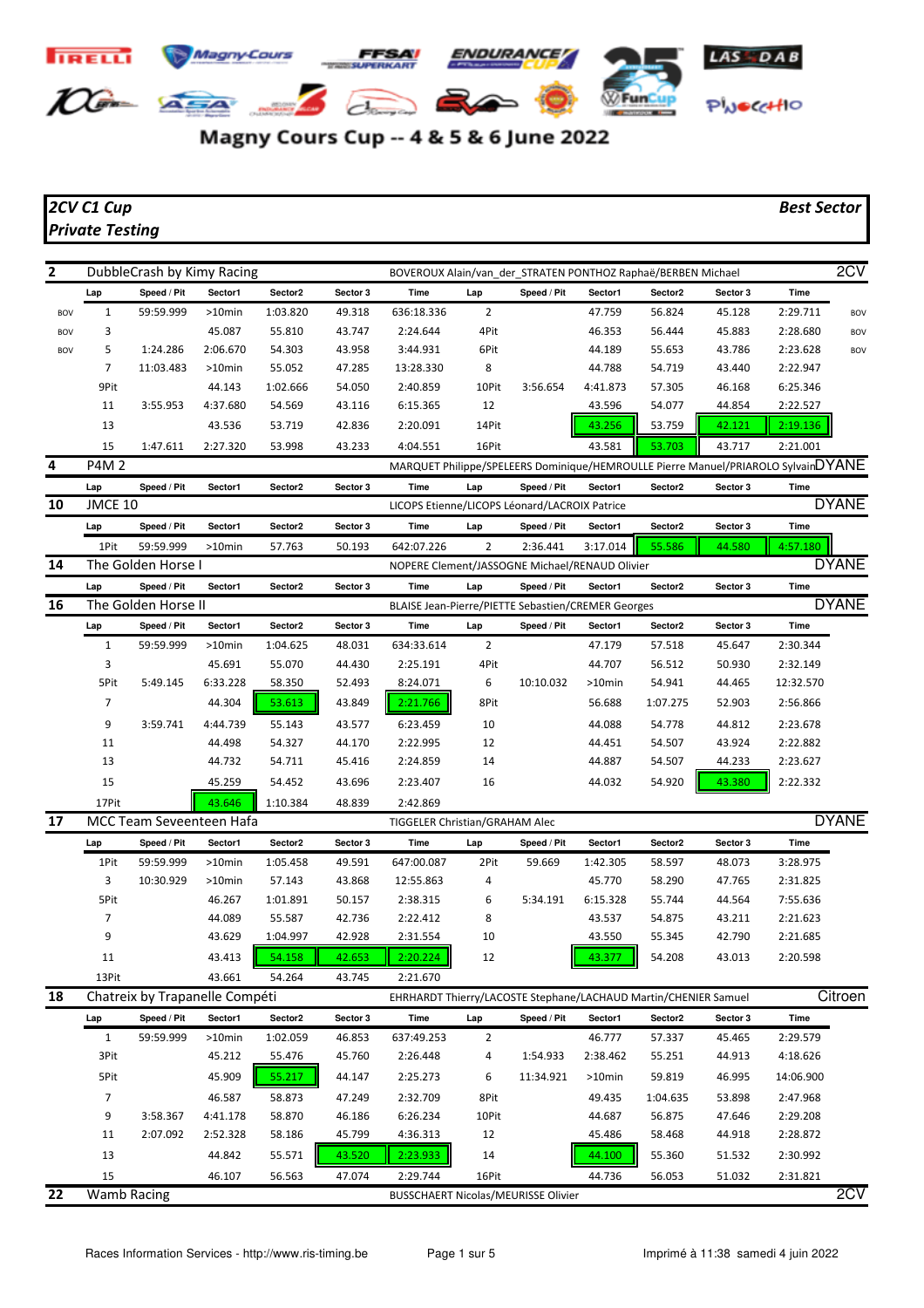|     | Lap                 | Speed / Pit           | Sector1   | Sector2  | Sector 3 | Time                                                        | Lap            | Speed / Pit                                                    | Sector1  | Sector2             | Sector 3 | Time        |                |
|-----|---------------------|-----------------------|-----------|----------|----------|-------------------------------------------------------------|----------------|----------------------------------------------------------------|----------|---------------------|----------|-------------|----------------|
| 33  | P4M 1               |                       |           |          |          |                                                             |                | BOUCHEREAU Medhi Rik/BRESSAN Laurent/DE KELPER Yves            |          |                     |          |             | 2CV            |
|     | Lap                 | Speed / Pit           | Sector1   | Sector2  | Sector 3 | Time                                                        | Lap            | Speed / Pit                                                    | Sector1  | Sector2             | Sector 3 | Time        |                |
| 50  | <b>BTEK Team</b>    |                       |           |          |          |                                                             |                | CLAUDEL Stéphane/CARLE Michel/TOURNADE Charles/CHANU Olivier   |          |                     |          |             | 2CV            |
|     | Lap                 | Speed / Pit           | Sector1   | Sector2  | Sector 3 | <b>Time</b>                                                 | Lap            | Speed / Pit                                                    | Sector1  | Sector2             | Sector 3 | <b>Time</b> |                |
|     |                     |                       |           |          |          |                                                             |                |                                                                | 49.652   |                     |          |             |                |
|     | $\mathbf{1}$        | 59:59.999             | $>10$ min | 1:04.143 | 51.362   | 635:25.773                                                  | $\overline{2}$ |                                                                |          | 59.690              | 47.359   | 2:36.701    |                |
|     | 3                   |                       | 47.511    | 59.212   | 46.927   | 2:33.650                                                    | 4              | 661:16.964                                                     | >10min   | 59.664              | 46.279   | 23:15.110   |                |
|     | 5Pit                |                       | 46.418    | 59.075   | 48.795   | 2:34.288                                                    | 6Pit           | 5:35.528                                                       | 6:37.132 | 57.556              | 45.953   | 8:20.641    |                |
|     | $\overline{7}$      | 1:32.608              | 2:26.113  | 1:00.015 | 46.184   | 4:12.312                                                    | 8              |                                                                | 47.938   | 58.300              | 47.089   | 2:33.327    |                |
|     | 9Pit                |                       | 48.918    | 58.463   | 47.606   | 2:34.987                                                    | 10             | 1:14.682                                                       | 2:00.055 | 58.793              | 45.839   | 3:44.687    |                |
|     | 11                  |                       | 46.066    | 56.637   | 44.790   | 2:27.493                                                    | 12             |                                                                | 46.277   | 56.628              | 44.891   | 2:27.796    |                |
|     | 13Pit               |                       | 45.771    | 56.380   | 49.284   | 2:31.435                                                    |                |                                                                |          |                     |          |             |                |
| 51  |                     | 51 Tracanet           |           |          |          | LACHAUME Jean Jacques/SALORT Lionel/GUIBERTEAU Thomas       |                |                                                                |          |                     |          |             |                |
|     | Lap                 | Speed / Pit           | Sector1   | Sector2  | Sector 3 | Time                                                        | Lap            | Speed / Pit                                                    | Sector1  | Sector2             | Sector 3 | Time        |                |
| 65  | <b>Team Crespin</b> |                       |           |          |          |                                                             |                | CRESPIN Claude/CRESPIN Bernard/CRESPIN Michel/BOLLAND Philippe |          |                     |          |             | <b>DYANE</b>   |
|     |                     |                       |           |          |          |                                                             |                |                                                                |          |                     |          |             |                |
|     | Lap                 | Speed / Pit           | Sector1   | Sector2  | Sector 3 | Time                                                        | Lap            | Speed / Pit                                                    | Sector1  | Sector2             | Sector 3 | <b>Time</b> |                |
|     | $\mathbf{1}$        | 59:59.999             | $>10$ min | 57.952   | 45.332   | 638:30.315                                                  | $\overline{2}$ |                                                                | 45.928   | 55.824              | 44.592   | 2:26.344    |                |
|     | 3Pit                |                       | 47.332    | 1:01.253 | 51.147   | 2:39.732                                                    | 4              | 1:57.629                                                       | 2:39.430 | 56.460              | 43.977   | 4:19.867    |                |
|     | 5Pit                |                       | 45.120    | 55.465   | 49.780   | 2:30.365                                                    | 6              | 10:34.915                                                      | >10min   | 57.527              | 43.659   | 12:58.802   |                |
|     | 7                   |                       | 45.376    | 56.028   | 48.801   | 2:30.205                                                    | 8Pit           |                                                                | 46.359   | 1:01.363            | 49.283   | 2:37.005    |                |
|     | 9                   | 5:54.017              | 6:39.703  | 57.173   | 59.521   | 8:36.397                                                    | 10             |                                                                | 44.837   | 56.079              | 45.695   | 2:26.611    |                |
|     | 11                  |                       | 44.308    | 56.344   | 45.471   | 2:26.123                                                    | 12             |                                                                | 44.222   | 56.099              | 44.441   | 2:24.762    |                |
|     | 13                  |                       | 44.102    | 56.195   | 44.489   | 2:24.786                                                    | 14             |                                                                | 44.348   | 55.761              | 43.898   | 2:24.007    |                |
|     |                     |                       |           |          |          |                                                             |                |                                                                |          |                     |          |             |                |
|     | 15                  |                       | 44.148    | 55.421   | 45.206   | 2:24.775                                                    | 16Pit          |                                                                | 44.795   | 55.811              | 48.143   | 2:28.749    |                |
| 70  |                     | <b>CGS Racingteam</b> |           |          |          |                                                             |                | HOOREMAN Christophe/DERMONT David/HOOREMAN Steve/DETRY Mathieu |          |                     |          |             | 2CV            |
|     | Lap                 | Speed / Pit           | Sector1   | Sector2  | Sector 3 | Time                                                        | Lap            | Speed / Pit                                                    | Sector1  | Sector2             | Sector 3 | Time        |                |
|     | 1Pit                | 59:59.999             | $>10$ min | 1:03.357 | 52.743   | 639:10.582                                                  | $\overline{2}$ | 4:53.689                                                       | 5:38.630 | 57.970              | 45.331   | 7:21.931    |                |
|     | 3                   |                       | 46.560    | 56.876   | 45.101   | 2:28.537                                                    | 4Pit           |                                                                | 47.037   | 59.293              | 45.594   | 2:31.924    |                |
|     | 5                   | 9:23.934              | $>10$ min | 56.552   | 44.470   | 11:49.396                                                   | 6              |                                                                | 47.421   | 56.803              | 45.275   | 2:29.499    |                |
|     | 7Pit                |                       | 47.284    | 1:00.296 | 48.609   | 2:36.189                                                    | 8              | 4:28.999                                                       | 5:12.172 | 56.541              | 44.906   | 6:53.619    |                |
|     | 9                   |                       | 45.359    | 55.250   | 43.854   | 2:24.463                                                    | 10Pit          |                                                                | 44.809   | 54.991              | 43.345   | 2:23.145    |                |
|     | 11                  | 1:35.740              | 2:22.106  | 56.933   | 45.738   | 4:04.777                                                    | 12             |                                                                | 45.677   | 55.440              | 44.198   | 2:25.315    |                |
|     | 13                  |                       | 44.126    | 55.843   | 43.479   | 2:23.448                                                    | 14             |                                                                | 44.239   | 55.980              | 44.247   | 2:24.466    |                |
|     |                     |                       |           |          |          |                                                             |                |                                                                |          |                     |          |             |                |
|     | 15Pit               |                       | 44.740    | 55.482   | 46.320   | 2:26.542                                                    |                |                                                                |          |                     |          |             |                |
| 201 | 3PDB                |                       |           |          |          | PATZE Guillaume/PATZE André/DE BOECK Eric/PEIGNEUR Jean-Luc |                |                                                                |          |                     |          |             | <b>CITROEN</b> |
|     | Lap                 | Speed / Pit           | Sector1   | Sector2  | Sector 3 | Time                                                        | Lap            | Speed / Pit                                                    | Sector1  | Sector2             | Sector 3 | Time        |                |
| 206 | <b>BRV-Racing</b>   |                       |           |          |          |                                                             |                | DE WELL Marc/DI PLACIDO Lorenzo/CONNOLY Matt/DE CONINCK Alain  |          |                     |          |             | <b>CITROEN</b> |
|     | Lap                 | Speed / Pit           | Sector1   | Sector2  | Sector 3 | Time                                                        | Lap            | Speed / Pit                                                    | Sector1  | Sector2             | Sector 3 | Time        |                |
|     | $\mathbf{1}$        | 59:59.999             | >10min    | 1:06.513 | 48.882   | 635:17.800                                                  | $\overline{2}$ |                                                                | 48.657   | 1:00.322            | 47.352   | 2:36.331    |                |
|     | 3                   |                       | 49.512    | 59.834   | 46.244   | 2:35.590                                                    | 4Pit           |                                                                | 47.755   | 59.739              | 47.651   | 2:35.145    |                |
|     | 5                   | 2:33.667              | 3:17.596  | 59.749   | 46.736   | 5:04.081                                                    | 6Pit           |                                                                | 47.639   | 1:00.267            | 49.669   | 2:37.575    |                |
|     | $\overline{7}$      | 10:02.596             | $>10$ min | 58.234   | 48.708   | 12:33.291                                                   | 8              |                                                                | 47.338   | 59.341              | 46.721   | 2:33.400    |                |
|     | 9Pit                |                       | 47.344    | 1:00.555 | 48.718   | 2:36.617                                                    | 10             | 3:59.196                                                       | 4:46.989 | 1:00.434            | 49.489   | 6:36.912    |                |
|     | 11                  |                       | 48.526    | 1:00.745 | 47.852   | 2:37.123                                                    | 12             |                                                                | 48.756   | 58.884              | 47.674   | 2:35.314    |                |
|     | 13                  |                       | 47.677    | 58.764   | 47.978   | 2:34.419                                                    | 14             |                                                                | 47.196   | 58.453              | 46.173   | 2:31.822    |                |
|     |                     |                       |           |          |          |                                                             |                |                                                                |          |                     |          |             |                |
|     | 15                  |                       | 46.825    | 57.707   | 46.057   | 2:30.589                                                    | 16             |                                                                | 46.987   | 57.916              | 45.651   | 2:30.554    |                |
|     | 17Pit               |                       | 47.037    | 57.785   | 47.397   | 2:32.219                                                    |                |                                                                |          |                     |          |             |                |
| 207 | <b>FSA</b>          |                       |           |          |          |                                                             |                | DE WIT David/VANHERCKE Bruno/AGENAIS Jeremy/SEEUWS Ronny       |          |                     |          |             | <b>CITROEN</b> |
|     | Lap                 | Speed / Pit           | Sector1   | Sector2  | Sector 3 | Time                                                        | Lap            | Speed / Pit                                                    | Sector1  | Sector <sub>2</sub> | Sector 3 | Time        |                |
| 219 | <b>KMD 219</b>      |                       |           |          |          | VANLOOCKE Thomas/VAN HOVE Chloe/VAN BAEL Eric               |                |                                                                |          |                     |          |             | <b>CITROEN</b> |
|     | Lap                 | Speed / Pit           | Sector1   | Sector2  | Sector 3 | Time                                                        | Lap            | Speed / Pit                                                    | Sector1  | Sector2             | Sector 3 | Time        |                |
|     | $\mathbf{1}$        |                       | >10min    | 1:04.407 | 48.526   | 633:08.463                                                  | $\overline{2}$ |                                                                | 48.104   | 59.301              | 45.782   | 2:33.187    |                |
|     | 3                   |                       | 46.714    | 57.730   |          | 2:28.915                                                    | 4Pit           |                                                                | 46.105   | 56.629              | 44.287   | 2:27.021    |                |
|     |                     |                       |           |          | 44.471   |                                                             |                |                                                                |          |                     |          |             |                |
|     | 5                   | 4:49.251              | 5:36.302  | 1:02.031 | 49.033   | 7:27.366                                                    | 6Pit           |                                                                | 50.754   | 59.797              | 49.551   | 2:40.102    |                |
|     | 7                   | 6:59.439              | >10min    | 58.235   | 45.368   | 12:12.107                                                   | 8Pit           |                                                                | 47.569   | 7:21.819            | 1:03.303 | 9:12.691    |                |
|     | 9                   | 1:11.789              | 2:00.064  | 1:01.177 | 47.297   | 3:48.538                                                    | 10             |                                                                | 47.117   | 58.924              | 46.455   | 2:32.496    |                |
|     | 11                  |                       | 46.739    | 57.959   | 45.472   | 2:30.170                                                    | 12             |                                                                | 46.122   | 57.184              | 44.952   | 2:28.258    |                |
|     | 13                  |                       | 46.247    | 57.262   | 44.811   | 2:28.320                                                    | 14             |                                                                | 46.084   | 57.397              | 45.153   | 2:28.634    |                |
|     | 15                  |                       | 46.195    | 57.146   | 44.492   | 2:27.833                                                    | 16             |                                                                | 46.993   | 57.490              | 44.936   | 2:29.419    |                |
|     |                     |                       |           |          |          |                                                             |                |                                                                |          |                     |          |             |                |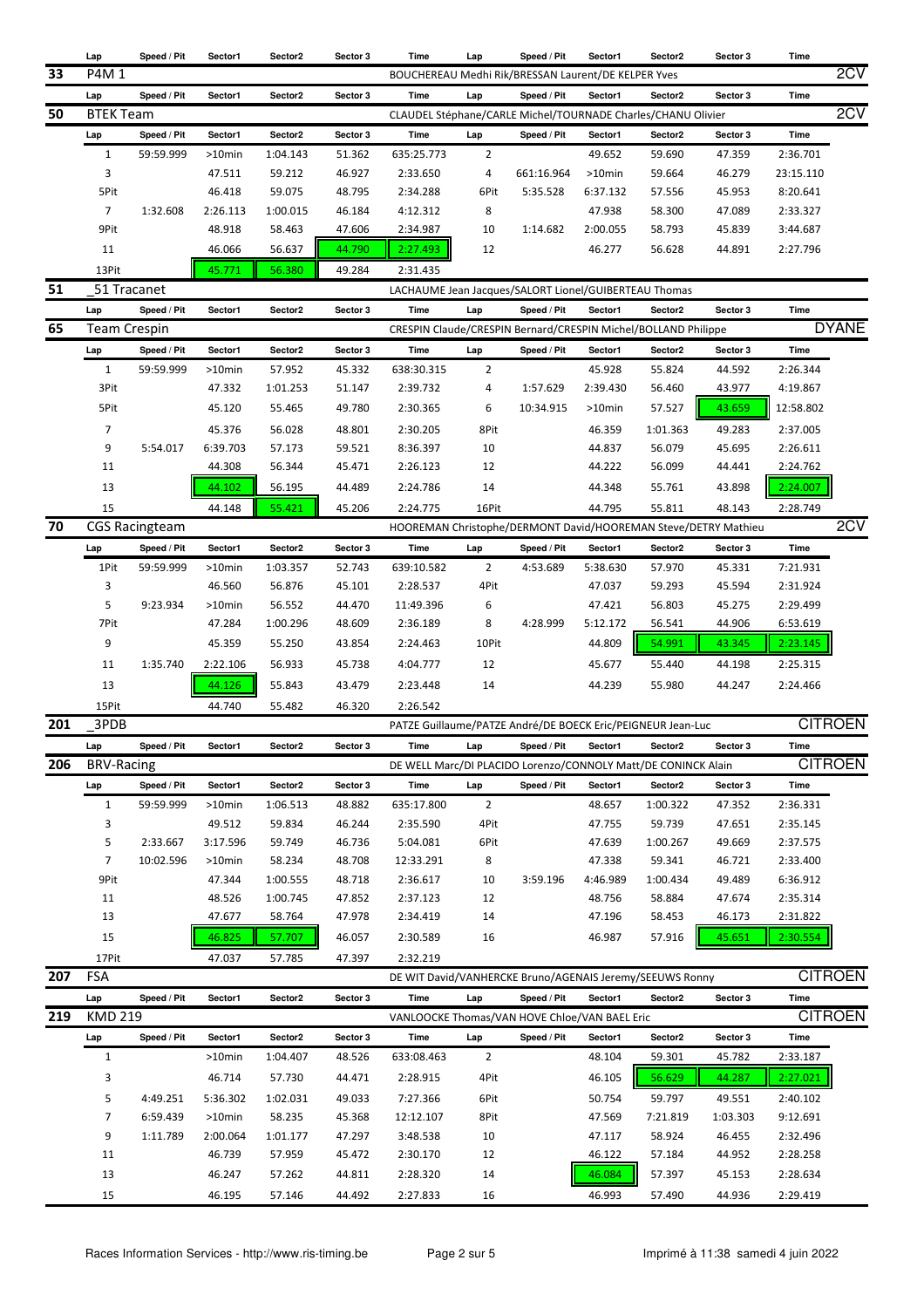|  | 222 Speed4fun & Angels | <b>CITROEN</b> |
|--|------------------------|----------------|
|--|------------------------|----------------|

|     | Lap               | Speed / Pit              | Sector1   | Sector2  | Sector 3 | Time                                                        | Lap            | Speed / Pit | Sector1  | Sector2  | Sector 3 | Time           |     |
|-----|-------------------|--------------------------|-----------|----------|----------|-------------------------------------------------------------|----------------|-------------|----------|----------|----------|----------------|-----|
|     | $\mathbf{1}$      | 59:59.999                | >10min    | 1:05.379 | 52.518   | 635:19.546                                                  | $\overline{2}$ |             | 50.817   | 59.874   | 47.867   | 2:38.558       |     |
|     | 3                 |                          | 49.093    | 59.154   | 47.633   | 2:35.880                                                    | 4Pit           |             | 49.055   | 58.771   | 47.290   | 2:35.116       |     |
|     | 5                 | 1:19.376                 | 2:04.510  | 58.674   | 49.240   | 3:52.424                                                    | 6Pit           |             | 49.549   | 1:00.035 | 47.632   | 2:37.216       |     |
|     | $\overline{7}$    | 11:00.155                | $>10$ min | 1:02.300 | 51.985   | 13:42.013                                                   | 8              |             | 50.127   | 1:01.080 | 48.854   | 2:40.061       |     |
|     | 9Pit              |                          | 50.890    | 1:01.074 | 49.292   | 2:41.256                                                    | 10             | 3:40.048    | 4:27.201 | 59.278   | 47.286   | 6:13.765       |     |
|     | 11                |                          | 48.175    | 59.204   | 46.935   | 2:34.314                                                    | 12Pit          |             | 49.810   | 59.758   | 45.866   | 2:35.434       |     |
|     | 13                | 1:41.629                 | 2:32.370  | 1:00.256 | 50.484   | 4:23.110                                                    | 14             |             | 51.039   | 1:00.628 | 51.935   | 2:43.602       |     |
|     |                   |                          |           |          |          |                                                             |                |             |          |          |          |                |     |
|     | 15                |                          | 48.718    | 1:00.772 | 49.110   | 2:38.600                                                    | 16             |             | 48.030   | 1:00.296 | 47.074   | 2:35.400       |     |
|     | 17Pit             |                          | 48.084    | 59.502   | 50.411   | 2:37.997                                                    |                |             |          |          |          | <b>CITROEN</b> |     |
| 228 |                   | Gaban Motorsport         |           |          |          | GABAN Andy/ALSTEENS Maxime/ALSTEENS Lancelot/GALLINA Nico   |                |             |          |          |          |                |     |
|     | Lap               | Speed / Pit              | Sector1   | Sector2  | Sector 3 | Time                                                        | Lap            | Speed / Pit | Sector1  | Sector2  | Sector 3 | Time           |     |
|     | $\mathbf{1}$      | 59:59.999                | $>10$ min | 1:04.330 | 49.298   | 636:42.024                                                  | 2              |             | 48.454   | 59.662   | 56.240   | 2:44.356       |     |
|     | 3Pit              |                          | 46.649    | 58.624   | 50.953   | 2:36.226                                                    | 4              | 2:16.847    | 3:08.177 | 58.706   | 46.069   | 4:52.952       |     |
|     | 5Pit              |                          | 46.428    | 57.403   | 45.438   | 2:29.269                                                    | 6              | 11:05.639   | >10min   | 57.953   | 46.368   | 13:34.381      |     |
|     | 7                 |                          | 46.527    | 58.375   | 45.414   | 2:30.316                                                    | 8Pit           |             | 49.143   | 1:06.981 | 52.356   | 2:48.480       |     |
|     | 9                 | 4:06.048                 | 4:50.709  | 58.928   | 47.248   | 6:36.885                                                    | 10             |             | 46.937   | 57.503   | 45.006   | 2:29.446       |     |
|     | 11                |                          | 46.547    | 57.227   | 44.284   | 2:28.058                                                    | 12             |             | 46.333   | 56.837   | 44.099   | 2:27.269       |     |
|     | 13                |                          | 46.191    | 56.242   | 43.961   | 2:26.394                                                    | 14             |             | 45.944   | 56.894   | 44.124   | 2:26.962       |     |
|     | 15                |                          | 45.999    | 1:02.150 | 48.715   | 2:36.864                                                    | 16             |             | 48.248   | 59.312   | 47.395   | 2:34.955       |     |
|     | 17Pit             |                          | 46.384    | 57.297   | 47.178   | 2:30.859                                                    |                |             |          |          |          |                |     |
| 230 |                   | REVTEAM by Kimy Racing   |           |          |          | FRERE Gael/LEFEVRE BAUTHIERE Julien/MATOT Régis             |                |             |          |          |          | <b>CITROEN</b> |     |
|     | Lap               | Speed / Pit              | Sector1   | Sector2  | Sector 3 | Time                                                        | Lap            | Speed / Pit | Sector1  | Sector2  | Sector 3 | Time           |     |
| 231 |                   | Skylimit RT by Gaban MS  |           |          |          | BOZO Katalin Krisztina/SANDERS Dimitri/DE MAEYER Kenneth    |                |             |          |          |          | <b>CITROEN</b> |     |
|     | Lap               | Speed / Pit              | Sector1   | Sector2  | Sector 3 | Time                                                        | Lap            | Speed / Pit | Sector1  | Sector2  | Sector 3 | Time           |     |
|     | $\mathbf{1}$      | 59:59.999                | $>10$ min | 1:04.873 | 49.309   | 636:45.445                                                  | $\overline{2}$ |             | 48.666   | 1:01.461 | 48.252   | 2:38.379       |     |
|     | 3Pit              |                          | 48.559    | 59.400   | 52.585   | 2:40.544                                                    | 4              | 2:01.921    | 2:48.531 | 59.874   | 47.932   | 4:36.337       |     |
|     | 5                 |                          | 48.174    | 59.139   | 46.994   | 2:34.307                                                    | 6Pit           |             | 49.824   | 1:03.154 | 49.393   | 2:42.371       |     |
|     | $\overline{7}$    | 8:43.171                 | 9:30.088  | 1:01.946 | 52.599   | 11:24.633                                                   | 8              |             | 50.337   | 1:00.536 | 49.414   | 2:40.287       |     |
|     | 9Pit              |                          | 50.412    | 1:02.598 | 48.795   | 2:41.805                                                    | 10             | 3:41.199    | 4:28.274 | 1:01.950 | 49.769   | 6:19.993       |     |
|     | 11                |                          | 50.065    | 1:01.059 | 47.665   | 2:38.789                                                    | 12             |             | 48.277   | 59.356   | 46.972   | 2:34.605       |     |
|     | 13                |                          | 47.755    | 58.874   | 46.254   | 2:32.883                                                    | 14             |             | 47.261   | 58.498   | 46.457   | 2:32.216       |     |
|     | 15                |                          | 46.856    | 57.802   | 46.212   | 2:30.870                                                    | 16             |             | 46.278   | 57.624   | 45.237   | 2:29.139       |     |
|     | 17                |                          | 46.683    | 58.019   | 46.048   | 2:30.750                                                    | 18Pit          |             | 47.874   | 58.906   | 49.597   | 2:36.377       |     |
| 232 |                   | Neo Speed by Kimy Racing |           |          |          | PETRALIA Massimo/DO Laurent/DEVIS Christophe/LE LEU Thierry |                |             |          |          |          | <b>CITROEN</b> |     |
|     | Lap               | Speed / Pit              | Sector1   | Sector2  | Sector 3 | Time                                                        | Lap            | Speed / Pit | Sector1  | Sector2  | Sector 3 | Time           |     |
|     | 1                 | 59:59.999                | >10min    | 1:02.524 | 46.857   | 634:48.485                                                  | 2              |             | 47.986   | 58.171   | 45.489   | 2:31.646       |     |
|     | 3                 |                          | 47.812    | 57.989   | 45.221   | 2:31.022                                                    | 4Pit           |             | 48.021   | 57.404   | 54.294   | 2:39.719       |     |
| DEV | 5                 | 3:35.054                 | 4:21.135  | 59.133   | 46.547   | 6:06.815                                                    | 6Pit           |             | 47.866   | 58.469   | 47.620   | 2:33.955       | DEV |
| DEV | 7                 | 9:33.654                 | >10min    | 59.049   | 45.513   | 12:01.824                                                   | 8              |             | 46.599   | 56.715   | 44.988   | 2:28.302       | DEV |
| DEV | 9Pit              |                          | 46.049    | 1:00.839 | 54.778   | 2:41.666                                                    | 10             | 4:04.253    | 4:50.585 | 1:00.557 | 53.223   | 6:44.365       |     |
|     | 11                |                          | 47.295    | 59.149   | 45.311   | 2:31.755                                                    | 12             |             | 47.073   | 57.479   | 44.972   | 2:29.524       |     |
|     | 13                |                          | 46.630    | 56.732   | 44.696   | 2:28.058                                                    | 14             |             | 46.231   | 56.654   | 44.489   | 2:27.374       |     |
|     | 15                |                          | 46.328    | 56.685   | 44.440   | 2:27.453                                                    | 16             |             | 46.377   | 56.231   | 44.241   | 2:26.849       |     |
|     | 17                |                          | 46.466    | 56.333   | 51.636   | 2:34.435                                                    | 18Pit          |             | 46.722   | 57.940   | 56.160   | 2:40.822       |     |
| 237 |                   | <b>AG Racing Team</b>    |           |          |          | HOUBEN Jerry/MEAUXSOONE Philippe/ABRAHAMS Christopher       |                |             |          |          |          |                | C1  |
|     | Lap               | Speed / Pit              | Sector1   | Sector2  | Sector 3 | Time                                                        | Lap            | Speed / Pit | Sector1  | Sector2  | Sector 3 | Time           |     |
| 238 |                   | <b>ZP Racing Team</b>    |           |          |          | ZAHNEN Pierre/ZAHNEN Julien/WERA Francois/SCHMITZ Maxime    |                |             |          |          |          | <b>CITROEN</b> |     |
|     | Lap               | Speed / Pit              | Sector1   | Sector2  | Sector 3 | Time                                                        | Lap            | Speed / Pit | Sector1  | Sector2  | Sector 3 |                |     |
| 245 | <b>GSL Racing</b> |                          |           |          |          | CAGNINA Christophe/CAPRASSE Kevin/DONNIACUO Lorenzo         |                |             |          |          |          | Time           | C1  |
|     |                   |                          |           |          |          |                                                             |                |             |          |          |          |                |     |
|     | Lap               | Speed / Pit              | Sector1   | Sector2  | Sector 3 | Time                                                        | Lap            | Speed / Pit | Sector1  | Sector2  | Sector 3 | Time           |     |
|     | $\mathbf{1}$      | 59:59.999                | >10min    | 1:04.178 | 46.278   | 634:27.303                                                  | $\overline{2}$ |             | 47.483   | 57.293   | 44.667   | 2:29.443       |     |
|     | 3                 |                          | 46.682    | 56.722   | 44.318   | 2:27.722                                                    | 4Pit           |             | 46.240   | 56.860   | 46.470   | 2:29.570       |     |
|     | 5                 | 2:29.244                 | 3:16.199  | 58.842   | 45.763   | 5:00.804                                                    | 6Pit           |             | 46.766   | 57.087   | 44.919   | 2:28.772       |     |
|     | 7                 | 11:05.506                | >10min    | 57.784   | 48.676   | 13:37.278                                                   | 8              |             | 45.969   | 58.107   | 45.820   | 2:29.896       |     |
|     | 9Pit              |                          | 48.432    | 1:07.628 | 53.543   | 2:49.603                                                    | 10             | 4:27.287    | 5:17.260 | 58.452   | 46.305   | 7:02.017       |     |
|     | 11                |                          | 46.706    | 56.595   | 44.906   | 2:28.207                                                    | 12             |             | 46.237   | 56.279   | 44.639   | 2:27.155       |     |
|     | 13                |                          | 46.400    | 56.383   | 43.871   | 2:26.654                                                    | 14             |             | 46.162   | 55.988   | 43.814   | 2:25.964       |     |
|     |                   |                          |           |          |          |                                                             |                |             |          |          |          |                |     |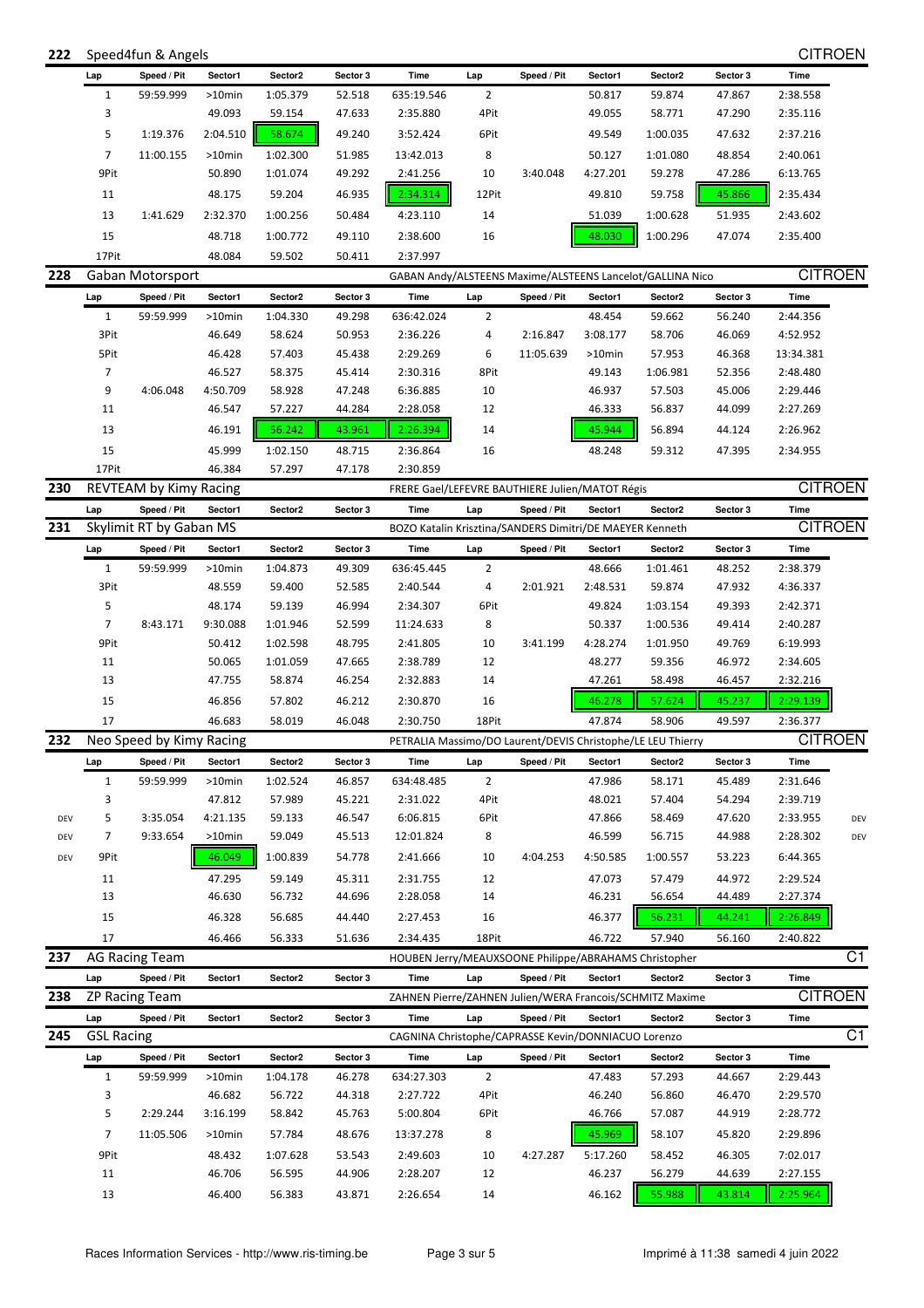|     | 15Pit            |                              | 47.207    | 58.258   | 48.218   | 2:33.683                                                       |                |             |          |          |          |                |  |
|-----|------------------|------------------------------|-----------|----------|----------|----------------------------------------------------------------|----------------|-------------|----------|----------|----------|----------------|--|
| 248 |                  | <b>KG Racing by Beaufort</b> |           |          |          | KUPPER Yannick/SOUSSAN Philippe/DEGEER Romain                  |                |             |          |          |          | <b>CITROEN</b> |  |
|     | Lap              | Speed / Pit                  | Sector1   | Sector2  | Sector 3 | Time                                                           | Lap            | Speed / Pit | Sector1  | Sector2  | Sector 3 | Time           |  |
|     | $\mathbf{1}$     | 59:59.999                    | $>10$ min | 1:00.700 | 48.062   | 634:48.116                                                     | 2              |             | 47.704   | 57.828   | 45.852   | 2:31.384       |  |
|     | 3Pit             |                              | 46.925    | 58.396   | 45.426   | 2:30.747                                                       | 4              | 4:11.915    | 4:58.394 | 58.132   | 45.048   | 6:41.574       |  |
|     | 5                |                              | 48.022    | 57.916   | 45.167   | 2:31.105                                                       | 6Pit           |             | 46.937   | 58.434   | 45.779   | 2:31.150       |  |
|     | 7                | 9:17.399                     | $>10$ min | 57.870   | 46.413   | 11:47.434                                                      | 8              |             | 48.348   | 58.503   | 45.982   | 2:32.833       |  |
|     |                  |                              |           |          |          |                                                                |                |             |          |          |          |                |  |
|     | 9Pit             |                              | 47.428    | 1:01.147 | 48.841   | 2:37.416                                                       | 10             | 6:29.066    | 7:15.535 | 1:01.097 | 47.955   | 9:04.587       |  |
|     | 11               |                              | 46.169    | 56.722   | 44.077   | 2:26.968                                                       | 12             |             | 46.073   | 56.259   | 43.815   | 2:26.147       |  |
|     | 13Pit            |                              | 45.920    | 56.506   | 42.988   | 2:25.414                                                       | 14             | 1:43.025    | 5:00.575 | 58.133   | 47.575   | 6:46.283       |  |
|     | 15Pit            |                              | 47.104    | 58.419   | 46.637   | 2:32.160                                                       |                |             |          |          |          |                |  |
| 249 |                  | <b>Molsen Racing</b>         |           |          |          | DE MOL Jerome/THUNISSEN Benjamin/VAN LEER Martin               |                |             |          |          |          | <b>CITROEN</b> |  |
|     | Lap              | Speed / Pit                  | Sector1   | Sector2  | Sector 3 | Time                                                           | Lap            | Speed / Pit | Sector1  | Sector2  | Sector 3 | Time           |  |
|     | $\mathbf{1}$     | 59:59.999                    | $>10$ min | 1:01.231 | 47.560   | 634:14.570                                                     | 2              |             | 48.454   | 58.833   | 46.859   | 2:34.146       |  |
|     | 3                |                              | 47.647    | 58.873   | 45.982   | 2:32.502                                                       | 4Pit           |             | 47.902   | 58.111   | 51.438   | 2:37.451       |  |
|     | 5                | 3:04.493                     | 3:50.565  | 58.463   | 45.967   | 5:34.995                                                       | 6Pit           |             | 46.929   | 58.261   | 53.842   | 2:39.032       |  |
|     | 7                | 10:45.681                    | $>10$ min | 58.464   | 46.904   | 13:17.649                                                      | 8              |             | 48.824   | 58.883   | 45.485   | 2:33.192       |  |
|     | 9Pit             |                              |           |          |          |                                                                |                | 3:55.644    | 4:44.552 |          |          |                |  |
|     |                  |                              | 52.918    | 1:05.107 | 52.343   | 2:50.368                                                       | 10             |             |          | 1:00.015 | 46.124   | 6:30.691       |  |
|     | 11               |                              | 46.755    | 57.195   | 45.129   | 2:29.079                                                       | 12             |             | 46.753   | 57.524   | 45.102   | 2:29.379       |  |
|     | 13               |                              | 46.716    | 57.196   | 45.055   | 2:28.967                                                       | 14             |             | 46.331   | 58.804   | 46.054   | 2:31.189       |  |
|     | 15               |                              | 46.557    | 58.144   | 45.979   | 2:30.680                                                       | 16             |             | 46.738   | 57.441   | 44.912   | 2:29.091       |  |
|     | 17Pit            |                              | 47.174    | 57.879   | 46.791   | 2:31.844                                                       |                |             |          |          |          |                |  |
| 250 |                  | Crash Test by Kimy Racing    |           |          |          | BOVEROUX Antoine/PHILIPPE Krystel/LIETART Rolph/BOVEROUX Alain |                |             |          |          |          | <b>CITROEN</b> |  |
|     | Lap              | Speed / Pit                  | Sector1   | Sector2  | Sector 3 | Time                                                           | Lap            | Speed / Pit | Sector1  | Sector2  | Sector 3 | <b>Time</b>    |  |
|     | $\mathbf{1}$     | 59:59.999                    | $>10$ min | 1:04.029 | 52.311   | 634:46.466                                                     | $\overline{2}$ |             | 50.565   | 1:00.777 | 48.361   | 2:39.703       |  |
|     | 3                |                              | 48.189    | 1:00.669 | 47.451   | 2:36.309                                                       | 4Pit           |             | 48.034   | 59.893   | 50.407   | 2:38.334       |  |
|     |                  |                              |           |          |          |                                                                |                |             |          |          |          |                |  |
|     | 5                | 2:31.275                     | 3:15.416  | 59.840   | 47.511   | 5:02.767                                                       | 6Pit           |             | 47.923   | 1:00.144 | 50.065   | 2:38.132       |  |
|     | $\overline{7}$   | 10:32.886                    | >10min    | 1:01.112 | 47.441   | 13:08.200                                                      | 8Pit           |             | 49.390   | 1:01.552 | 48.431   | 2:39.373       |  |
|     | 9                | 6:49.626                     | 7:36.384  | 1:01.198 | 48.424   | 9:26.006                                                       | 10             |             | 49.666   | 1:00.584 | 48.011   | 2:38.261       |  |
|     | 11               |                              | 49.456    | 59.989   | 47.897   | 2:37.342                                                       | 12             |             | 49.242   | 59.672   | 47.336   | 2:36.250       |  |
|     | 13               |                              | 48.695    | 59.262   | 47.238   | 2:35.195                                                       | 14             |             | 48.804   | 1:00.085 | 46.926   | 2:35.815       |  |
|     | 15               |                              | 48.915    | 59.473   | 47.684   | 2:36.072                                                       | 16Pit          |             | 52.808   | 1:00.707 | 50.492   | 2:44.007       |  |
| 253 |                  | Team Lagrange                |           |          |          | BISCOP Romy/NUYTS johan/LEFEBRE Michel                         |                |             |          |          |          | <b>CITROEN</b> |  |
|     | Lap              | Speed / Pit                  | Sector1   | Sector2  | Sector 3 | Time                                                           | Lap            | Speed / Pit | Sector1  | Sector2  | Sector 3 | Time           |  |
| 255 |                  | FF Motorsport Warner Exp     |           |          |          | SORDINI Federico/PALMIOTTA Andrea/OREL Antoine                 |                |             |          |          |          | <b>CITROEN</b> |  |
|     | l an             |                              |           |          |          |                                                                | l an           |             |          | Sector2  |          | Time           |  |
|     |                  | Speed / Pit                  | Sector1   | Sector2  | Sector 3 | Time                                                           |                | Speed / Pit | Sector1  |          | Sector 3 |                |  |
|     | $\mathbf{1}$     | 59:59.999                    | >10min    | 1:03.982 | 52.542   | 634:47.572                                                     | $\overline{2}$ |             | 50.096   | 1:00.399 | 51.132   | 2:41.627       |  |
|     | 3                |                              | 47.793    | 1:00.380 | 46.872   | 2:35.045                                                       | 4Pit           |             | 47.457   | 59.858   | 50.460   | 2:37.775       |  |
|     | 5                | 1:39.390                     | 2:25.923  | 1:02.023 | 46.574   | 4:14.520                                                       | 6Pit           |             | 46.678   | 57.846   | 45.396   | 2:29.920       |  |
|     | $\overline{7}$   | 11:11.206                    | >10min    | 1:01.966 | 49.472   | 13:49.457                                                      | 8              |             | 48.277   | 1:01.375 | 50.952   | 2:40.604       |  |
|     | 9Pit             |                              | 48.090    | 1:02.987 | 51.222   | 2:42.299                                                       | 10             | 3:41.661    | 4:28.202 | 1:01.838 | 47.626   | 6:17.666       |  |
|     | 11Pit            |                              | 48.354    | 59.639   | 46.347   | 2:34.340                                                       | 12             | 1:15.009    | 2:05.016 | 1:04.615 | 52.952   | 4:02.583       |  |
|     | 13               |                              | 52.065    | 1:01.533 | 49.610   | 2:43.208                                                       | 14             |             | 49.453   | 1:01.425 | 48.346   | 2:39.224       |  |
|     | 15               |                              | 48.766    | 59.792   | 47.999   | 2:36.557                                                       | 16             |             | 50.317   | 59.991   | 48.210   | 2:38.518       |  |
|     | 17Pit            |                              | 48.775    | 1:00.557 | 47.829   | 2:37.161                                                       |                |             |          |          |          |                |  |
| 258 |                  | Canal Performance            |           |          |          | CANAL-ROBLES Manuel/GATHY Steve                                |                |             |          |          |          | <b>CITROEN</b> |  |
|     | Lap              | Speed / Pit                  | Sector1   | Sector2  | Sector 3 | Time                                                           | Lap            | Speed / Pit | Sector1  | Sector2  | Sector 3 | Time           |  |
| 261 |                  | <b>PCH Automotive</b>        |           |          |          | HENRY Pierre Cedric/LOTTEFIER Michael/MUNSTER Gregoire         |                |             |          |          |          | <b>CITROEN</b> |  |
|     |                  |                              |           |          |          |                                                                |                |             |          |          |          |                |  |
|     | Lap              | Speed / Pit                  | Sector1   | Sector2  | Sector 3 | Time                                                           | Lap            | Speed / Pit | Sector1  | Sector2  | Sector 3 | <b>Time</b>    |  |
|     | $\mathbf{1}$     | 59:59.999                    | >10min    | 1:02.955 | 46.897   | 634:28.433                                                     | 2Pit           |             | 47.530   | 57.970   | 44.474   | 2:29.974       |  |
|     | 3                | 1:00.431                     | 1:45.237  | 57.916   | 45.778   | 3:28.931                                                       | 4Pit           |             | 46.954   | 1:01.512 | 47.539   | 2:36.005       |  |
|     | 5                | 1:50.826                     | 2:34.845  | 57.674   | 45.493   | 4:18.012                                                       | 6Pit           |             | 47.415   | 57.569   | 45.832   | 2:30.816       |  |
|     | $\overline{7}$   | 10:51.560                    | >10min    | 59.977   | 48.574   | 13:25.478                                                      | 8              |             | 47.547   | 58.622   | 45.545   | 2:31.714       |  |
|     | 9Pit             |                              | 47.046    | 58.287   | 51.362   | 2:36.695                                                       | 10             | 4:34.738    | 5:19.048 | 57.940   | 45.345   | 7:02.333       |  |
|     | 11               |                              | 46.382    | 57.182   | 44.745   | 2:28.309                                                       | 12             |             | 46.412   | 56.907   | 44.509   | 2:27.828       |  |
|     | 13               |                              | 46.345    | 56.501   | 45.287   | 2:28.133                                                       | 14             |             | 46.156   | 57.687   | 45.460   | 2:29.303       |  |
|     |                  |                              |           |          |          |                                                                |                |             |          |          |          |                |  |
|     | 15               |                              | 46.264    | 57.482   | 46.292   | 2:30.038                                                       | 16             |             | 46.389   | 56.667   | 44.604   | 2:27.660       |  |
|     | 17Pit            |                              | 46.556    | 56.825   | 44.622   | 2:28.003                                                       |                |             |          |          |          |                |  |
| 265 | <b>Team Real</b> |                              |           |          |          | DE VLAEMINCK Lenz/BILLIET Django                               |                |             |          |          |          | <b>CITROEN</b> |  |